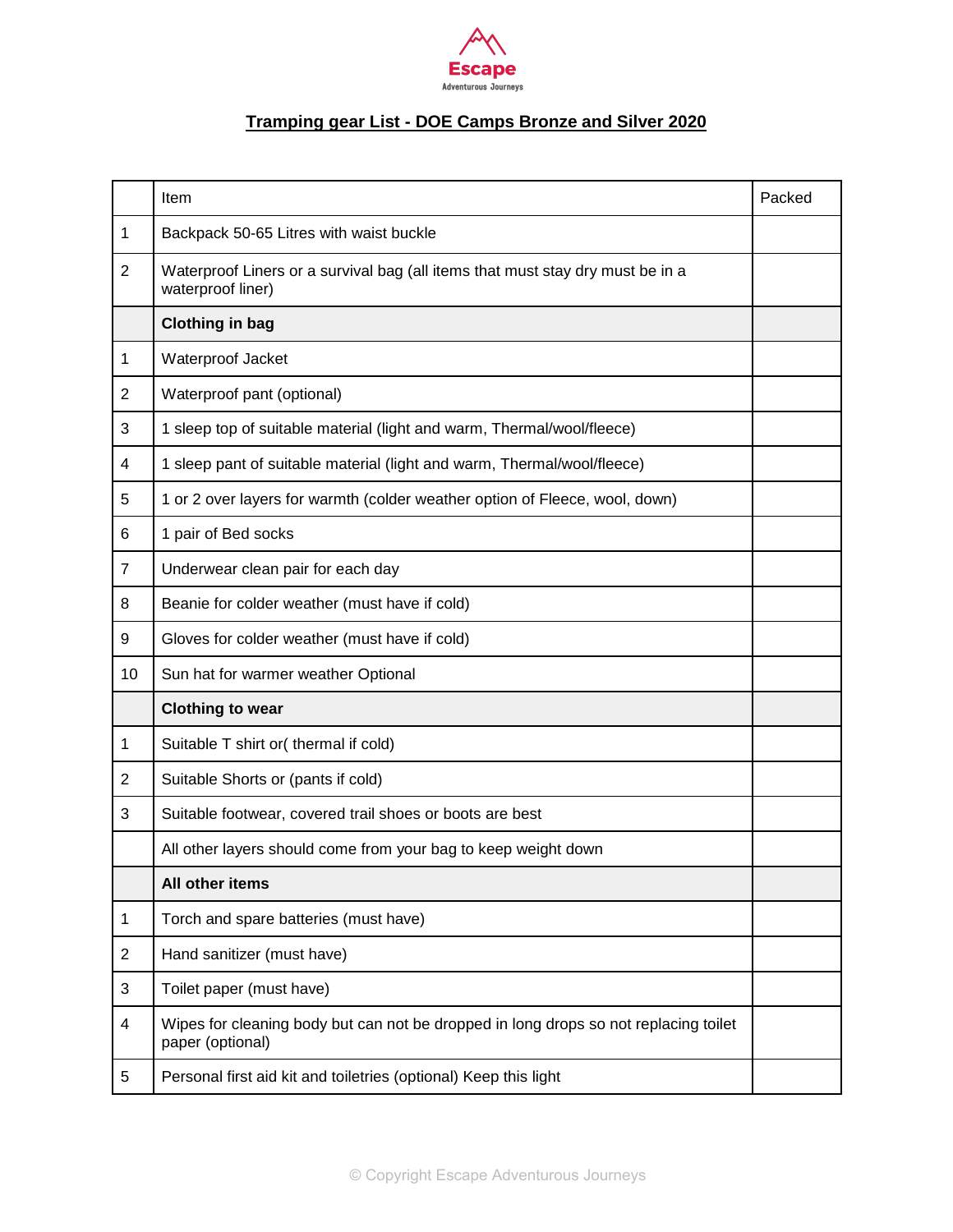| 6              | Ear plugs (optional)                                                                                                                                                                                                                                                                         |  |
|----------------|----------------------------------------------------------------------------------------------------------------------------------------------------------------------------------------------------------------------------------------------------------------------------------------------|--|
| $\overline{7}$ | Sleeping bag (must have) if you do not have one the Escape can supply                                                                                                                                                                                                                        |  |
| 8              | Sleeping mat (must have) if you do not have one the Escape can supply                                                                                                                                                                                                                        |  |
|                | Kitchen                                                                                                                                                                                                                                                                                      |  |
| 1              | Cooker and gas (Escape supplies a cooker that only boils water so food<br>options should be add water only)                                                                                                                                                                                  |  |
| 2              | Rubbish bin - all rubbish is to be carried out                                                                                                                                                                                                                                               |  |
| 3              | Utensils - fork, spoon, cup, bowl and plate. If using backcountry the packaging is<br>used as the bowl so no extra one is needed.                                                                                                                                                            |  |
|                | Food/water                                                                                                                                                                                                                                                                                   |  |
| 1              | 2/3 Litres or more of water - Students should carry water only but can carry<br>things to add to water ie milo or juice sachet                                                                                                                                                               |  |
| $\overline{2}$ | Day 1 Bronze - Packed lunch, Dinner / Day 1 Silver - Packed lunch, Dinner<br>Day 2 Bronze Breakfast, lunch and Dinner / Day 2 Silver - Breakfast, lunch & Dinner<br>Day 3 Bronze - Breakfast and lunch / Day 3 - Silver - Breakfast, lunch & Dinner<br>Day 4 Silver ONLY - Breakfast / Lunch |  |
| 3              | <b>Snacks</b>                                                                                                                                                                                                                                                                                |  |

## **Important Notes:**

It is important that students have all of the necessary items to survive in the outdoors. However if we over pack students can become tired and fatigued from carrying heavy weight. Thus we should keep to the list given above, all must haves should be in the bag if you do not have these items please let us know early so we can help.

## **A recommended weight for females should be 12kgs or less and males 15kgs or less.**

Escape can provide some of the following gear

- Waterproof jackets
- Backpacks
- Sleeping mats
- Fleece jersey

Escape will supply tents and jetboils for boiling water

**You MUST** complete a gear request form attached for extra gear needed it is a first come first served basis.